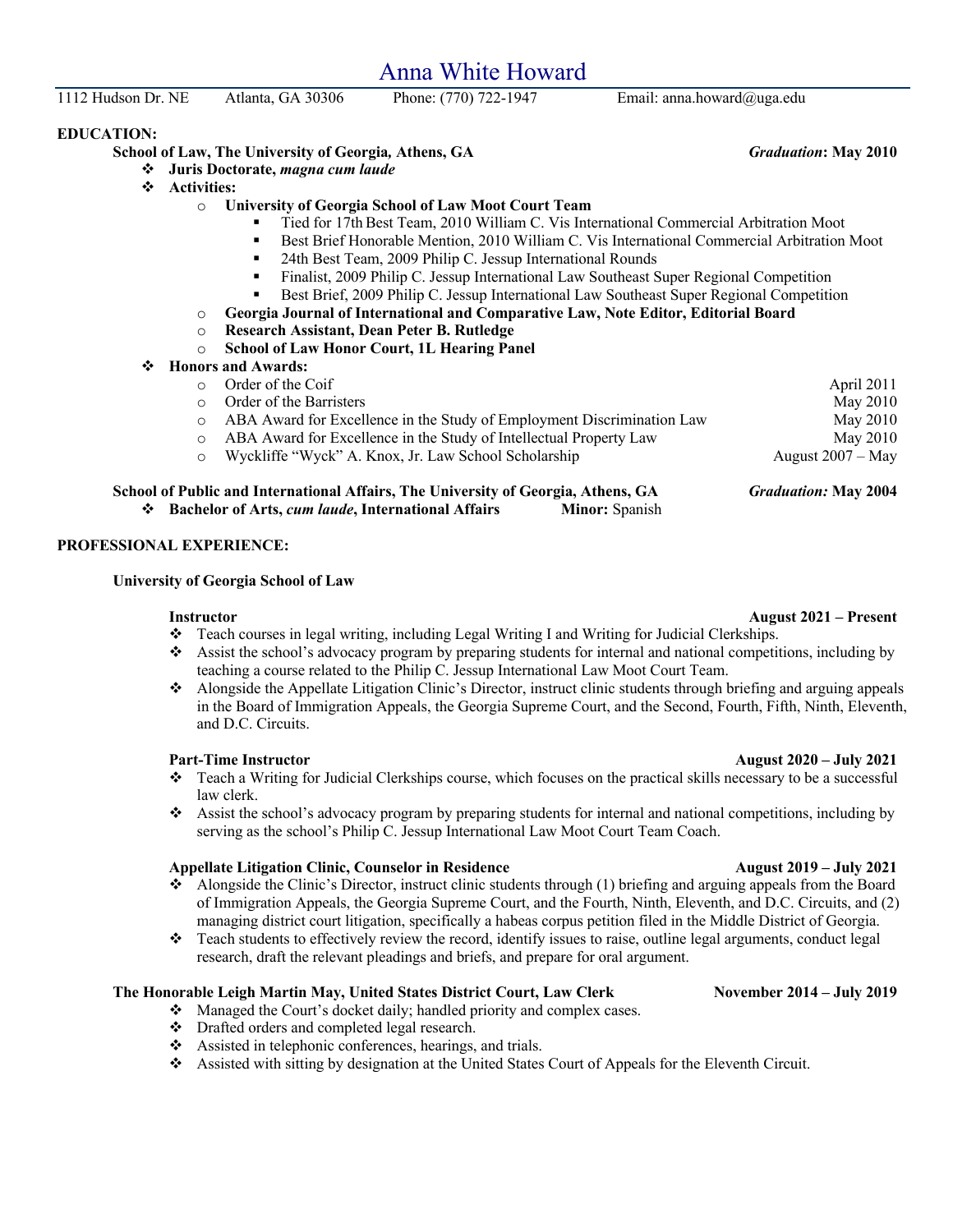# **Butler Wooten & Peak LLP, Associate September 2012 -- October 2014**

- v Litigated False Claims Act *qui tam*, product liability, and catastrophic personal injury cases at trial boutique.
- $\bullet$  Managed cases with an eye toward trial: drafted complaints, handled discovery, wrote briefs, made oral arguments, handled a Georgia Supreme Court appeal, and served on trial teams.

# v **Representative Cases**:

- o United States of America ex rel. Bibby v. Wells Fargo Bank, N.A., Civ. A. No. 1:06-cv-547 (N.D. Ga.): member of team which secured \$161,000,000 recovery for U.S. Government from six banks and pursued remaining two banks with 70% of market share.
- o Hatfield v. Ford Motor Co., Civ. A. No. 77639 (Bibb Cty. State Ct.): member of trial team that successfully secured a confidential settlement following a two-and-a-half-week trial.
	- § Successfully handled an emergency appeal to the Supreme Court of Georgia during trial.
	- <sup>■</sup> Obtained exclusion of Defendants' statistical evidence via Daubert motions and successfully thwarted Defendants' attempts to secure summary judgment on Plaintiff's failure to warn claim.

# v **Awards**:

o Selected as a 2015 Georgia Super Lawyers Rising Star (not published in list because moved to the district court following selection and prior to publication).

# **The Honorable Richard W. Story, United States District Court, Law Clerk August 2010 – August 2012**

 $\bullet$  Drafted orders and completed legal research; assisted in telephonic conferences, hearings, and trials.

# **Kilpatrick, Townsend, & Stockton, LLP, Summer Associate May 2009 – July 2009; May 2008 – August 2008**

- $\div$  2009: Summer Associate in Trademarks and Litigation.
- v 2008: Summer Associate in Litigation for three weeks.
	- o Spent remainder of summer as KTS' Fellow with the Atlanta Volunteer Lawyer's Foundation.

# **Progressive Insurance Company, Claims Generalist Intermediate May 2004 – August 2007**

- $\bullet$  Handled triage claims: multi-vehicle, injuries, punitive exposures (DUI/Hit and Run), and attorney represented.
- $\bullet$  Used Spanish daily in interactions with Hispanic clients.
- v Obtained Exceeds rating at yearly review (2005 and 2007). Given at discretion by the Georgia State Manager.
- v Outstanding Customer Service Medal, Second Quarter 2005: Award given by Corporate for perfect customer service.

# **PROFESSIONAL ASSOCIATIONS**:

# v **Federal Bar Association, National Board of Directors**

- o **Director:** 2021 2023
- o **Ex Officio Member**: 2020 2021
- v **Federal Bar Association's Younger Lawyers Division, National Board of Directors**
	- o **Immediate Past Chair:** 2021 2022
	- o **Chair:** 2020 2021
	- o **Member for the Eleventh Circuit:** 2013 Present
	- o **Chair-Elect:** 2019 2020
	- o **Treasurer:** 2018 2019
	- o **Secretary:** 2017 2018
	- o **Membership Chair:** 2015 2018
	- o **Younger Federal Lawyer Award Committee Chair:** 2015 2018

# v **Atlanta Chapter of the Federal Bar Association**

- o **Treasurer:** 2019 Present
- o **Executive Committee:** 2018 Present
- o **Younger Lawyers Division Executive Committee:** October 2015 2019
	- § **Immediate Past Chair:** 2018 2019
	- § **Chair:** 2017 2018
	- § **Chair-Elect:** 2016 2017
- v **University of Georgia School of Law Law School Association Council:** July 2021 Present
- v **University of Georgia School of Law Young Alumni/Alumnae Committee:** July 2015 July 2021
- v **The Bleckley American Inn of Court:** Barrister, 2017 2019
- v **Joseph Henry Lumpkin American Inn of Court:** Pupil, 2009 2010